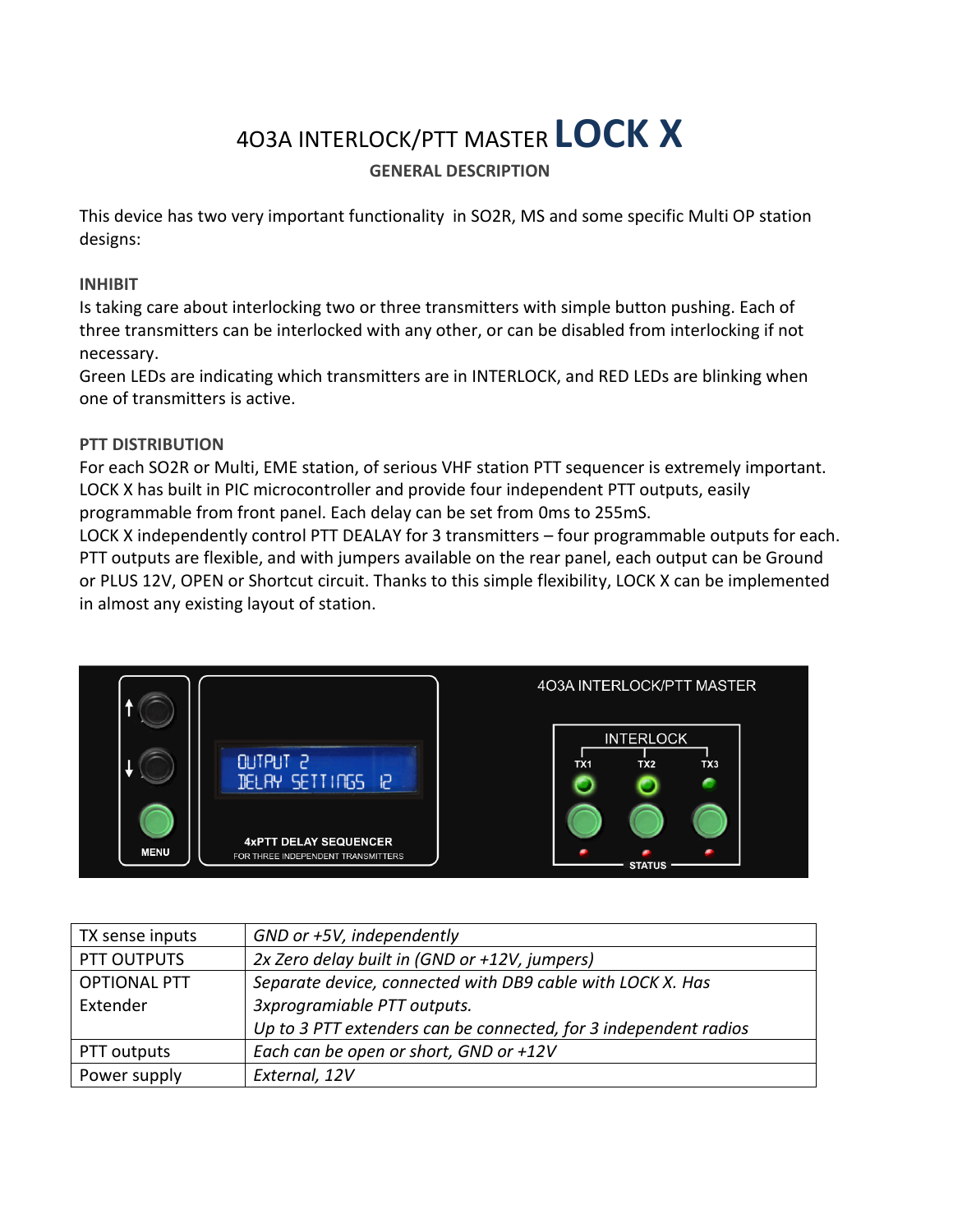

LOCK X itself has built in Interlock system, and two PTT outputs for each of three (3) transmitters. **INTERLOCK**

You can interlock your transmitters on two different ways:

- 1. Using inhibit signals from LOCK X, to inhibit transmission on your radio (*Those signals can be selected with jumpers on rear panel, to be GND or +12V, depending on what radio are you using*)
- 2. Using PTT outputs from LOCK X, as all those outputs are interlocked according the front panel selection.

If you do not push INTERLOCK buttons on the front panel, then all transmitters are active independently.

If you Interlock any two or all three transmitters with just pressing a buttons(Green LEDs are indicating status), then transmitters are interlocked and first one wins. Inhibit signals from LOCK X are sending signals and inhibiting transmitters, as well as disabling PTT lines for this transmitters.